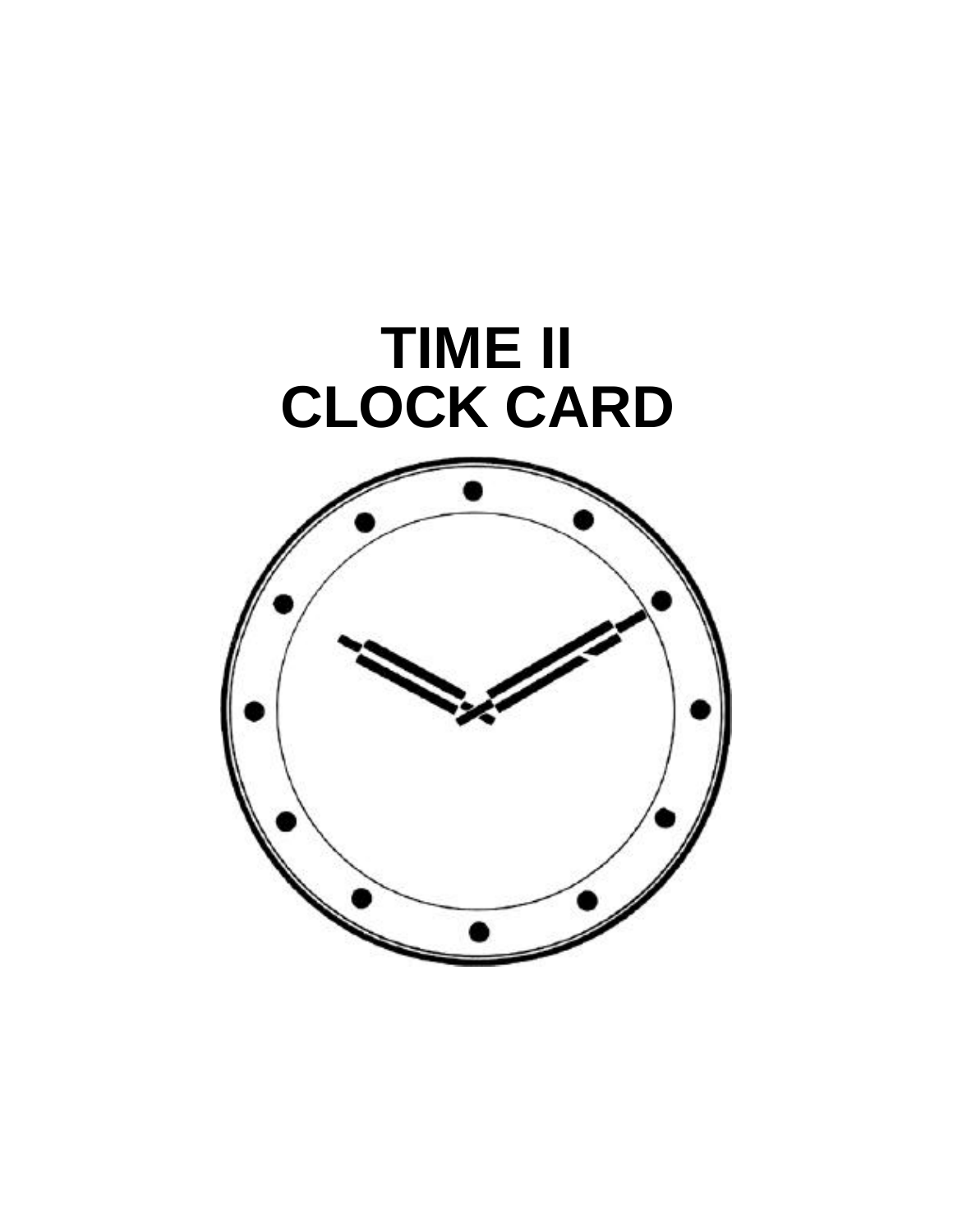#### CONGRATULATIONS

You now own APPLIED ENGINEERING'S TIME II real time clock! APPLIED ENGINEERING is a leading manufacturer of Apple peripherals. Because of the time and care taken in the design and manufacture of your clock-, we are sure that you will enjoy the use of it for many years to come.

The authors have taken due care in preparing this manual and the programs in it. In no event shall the authors or publishers be liable for incidental or consequential damages in connection with or arising Out of the furnishing, performance or use of any of the programs herein.

If you have not already done so, please take a few minutes to complete and mail your OWNER/WARRANTY REGISTRATION CARD. This registration card will register your TIME II with the factory and include you in the list of TIME II owners. If you don't send us this card, you will not receive any newsletters and information frequently mailed to TIME II owners. So please mail the completed card.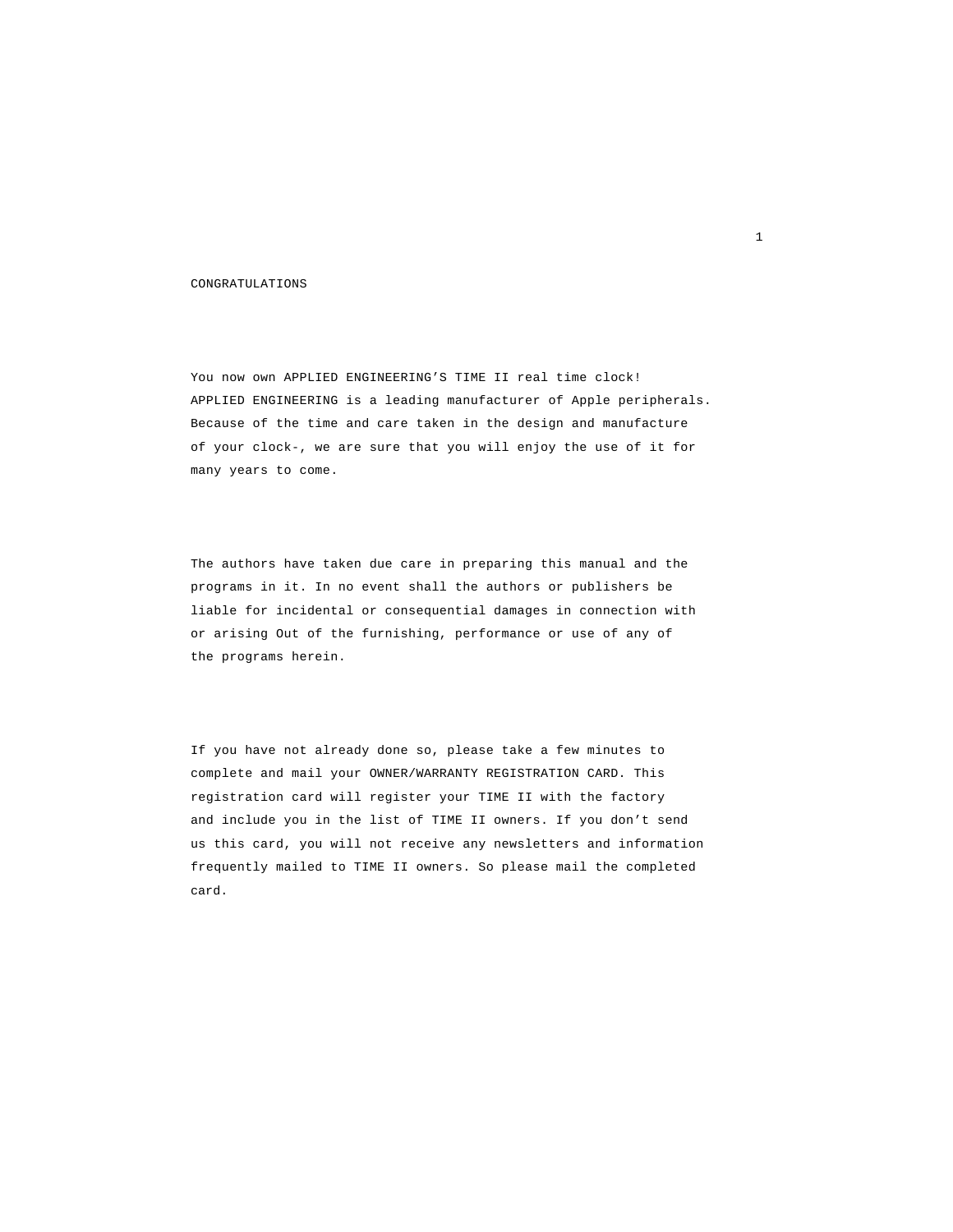#### INSTALLING TIME II IN YOUR APPLE

The Time II real time clock simply plugs into a connector inside your Apple. Care must be exercised however, so follow these instructions exactly.

- I) TURN OFF THE APPLE'S POWER SWITCH: This is very important to prevent damaging the computer as well as your Time II.
- 2) Remove the cover from the Apple. This is done by pulling up on the cover at the rear edge (the edge farthest from the keyboard) until the two corner fasteners pop apart. Then slide the cover backward until it comes free.
- 3) Inside the Apple, across the rear of the main circuit board, there is a row of eight long narrow sockets called "slots". You can plug your Time II into any slot except slot 0. Slot 7 is the preferred slot. Insert the 'fingers" of the circuit .board into the slot you want. The fingers will enter the slot with some friction, and will seat firmly.
- 4) Replace the Apple's cover by sliding the front edge into place, then press down on the two rear corners until they pop into place.
- 5) Now turn on your Apple and continue.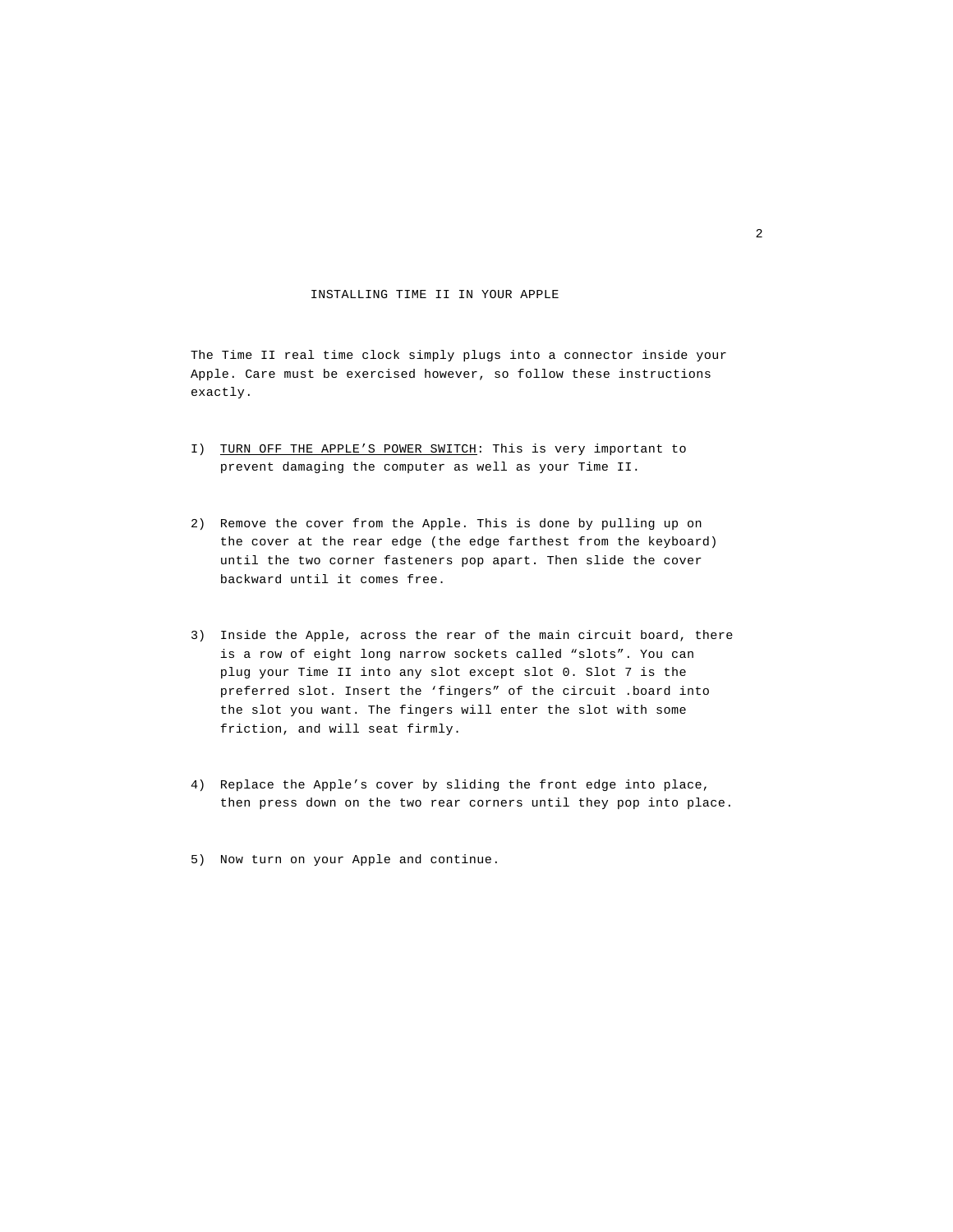HOW TO READ SECONDS FOR SLOT -7-\*

Let's start with a simple program.

|         | 10 HOME                 | clear screen                                                                                                                                                                                                                     |
|---------|-------------------------|----------------------------------------------------------------------------------------------------------------------------------------------------------------------------------------------------------------------------------|
|         | $2\emptyset$ A = 49394  | $A =$ Slot 7 input port address                                                                                                                                                                                                  |
|         | $30 B = 49393$          | $B = Slot$ 7 output port address                                                                                                                                                                                                 |
|         | 40 POKE B, 16           | Set bold line high (This is done so that one<br>number doesn't change while we're reading<br>another number. Actually, it isn't even<br>necessary here, but this practice will<br>develop good programming habits for later on.) |
|         | 50 POKE A, 32           | Set unit seconds address (see programming table)                                                                                                                                                                                 |
|         | 60 VTAB (12)            | Move cursor                                                                                                                                                                                                                      |
|         | 70 PRINT PEEK (A)       | Print data from input port (seconds-units)                                                                                                                                                                                       |
|         | 80 POKE 9,0             | Set bold line low (this will let the clock<br>continue counting by putting a 9 in the<br>output port)                                                                                                                            |
|         | 90 GOTO 40              | Do it all again                                                                                                                                                                                                                  |
| $\star$ | $A - 40378$ ; B = 49377 | You can use this program in any slot by subtracting 16 from A and B<br>for each slot back from 7 you go. For example, in slot 5 use                                                                                              |

Program For Any Slot

ADD these lines to your read seconds program.

5 HOME

1Ø INPUT "WHAT SLOT IS THE CLOCK IN" ;S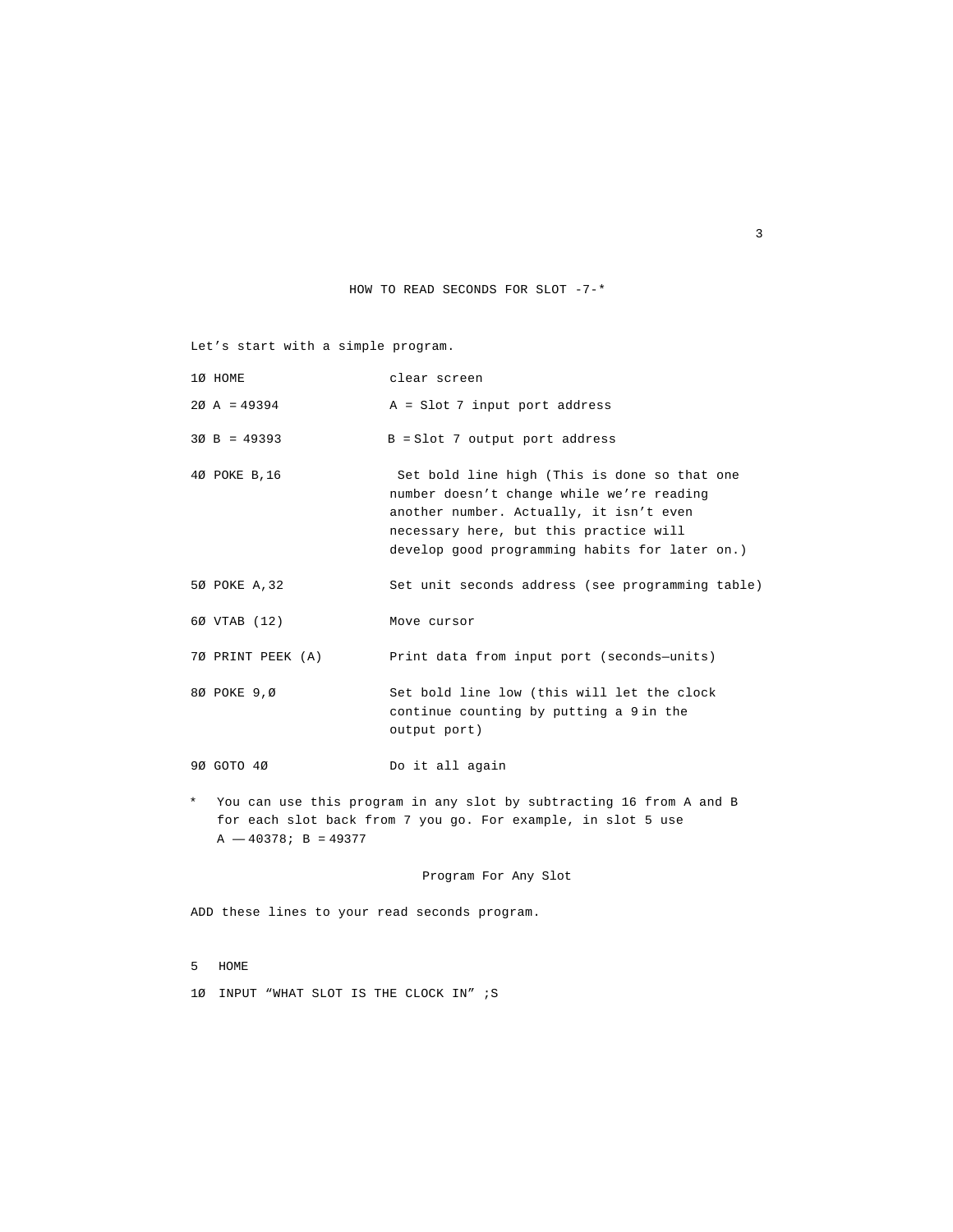2Ø A = 49282 + (S+16) 3Ø B = 49281 + (S\*16)

Now run your new program. This program is said to be portable because it is NOT slot independent.

Now lets take a look at a program that will set the hours, minutes and seconds as well as display them.

1Ø HONE 2Ø INPUT "WHAT SLOT IS THE CLOCK IN?"; S 3Ø A = 49282 + (8\*16) 4Ø B = 49281 + (S+16) 5Ø PRINT "HIT D TO DISPLAY TINE" 6Ø PRINT "HIT S TO SET TIME" 7Ø INPUT A\$ 8Ø IF A\$="D" GOTO 13O 9Ø lF A\$="S" GOTO 500 1ØØ PRINT 11Ø PRINT "YOU HIT THE WRONG KEY" PRINT 12Ø GOTO 80 13Ø POKE B,16 Set hold line high 14Ø POKE A,32 Set seconds units address 15Ø SU = PEEK (A) Make SU=Data in register defined by the address above (32) 16Ø POKE A, 33 Set seconds tens address 17Ø ST = PEEK (A) Make STData in register defined by the address above (33) 18Ø POKE A,34 Set minutes units address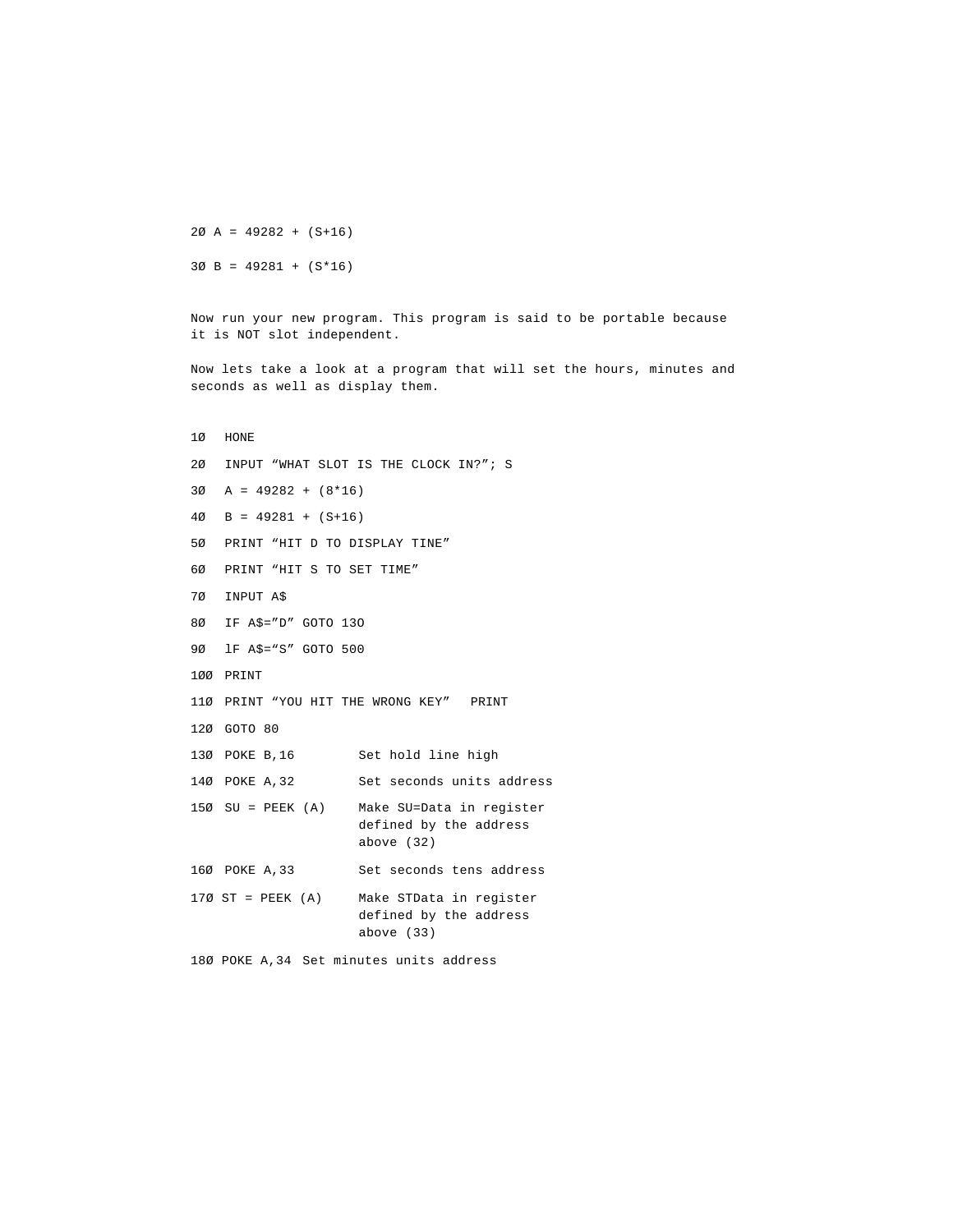```
19Ø MU = PEEK (A) Hake MU=Data in register 
                                  defined by the address 
                                  above (34)
200 POKE A35 Set minutes tens address
21Ø MT = PEEK (A) Hake MT=Data in register 
                                  defined by the address 
                                  above (35)
22Ø POKE A,36 Set hours units address
23Ø HU = PEEK (A) MAKE HU=Data in register 
                                  defined by the address 
                                  above (36)
24Ø POKE A, 37 Set hours tens address
25Ø HT = PEEK (A) Make HT=Data in register 
                                  defined by the address 
                                  above (37)
26Ø VTAB (1) Move Cursor
27Ø PRINT HT;HU;" :";MT;MU;":" ;ST;SU Print time
28Ø PRINT
29Ø PRINT "HIT ANY KEY TO END"
3ØØ IF PEEK (-16384)>127 THEN Has key been hit? 
   GOTO 35Ø
31Ø POKE -16368,Ø Reset hit key check
32Ø PRINT
33Ø POKE B,Ø Lower hold line
34Ø GOTO 13Ø Do it all again
35Ø POKE B,Ø Lower hold line
36Ø END End
500 POKE B, 16 Set hold line high
51Ø INPUT "HOUR TENS" HT
SOME TENS HET STATE READ THE LOOP OF THE STATE OF THE STATE OF THE STATE OF THE STATE OF THE STATE OF THE STATE OF THE STATE OF THE STATE OF THE STATE OF THE STATE OF THE STATE OF THE STATE OF THE 
52Ø POKE A,5 Write register to address 
                                  input part
```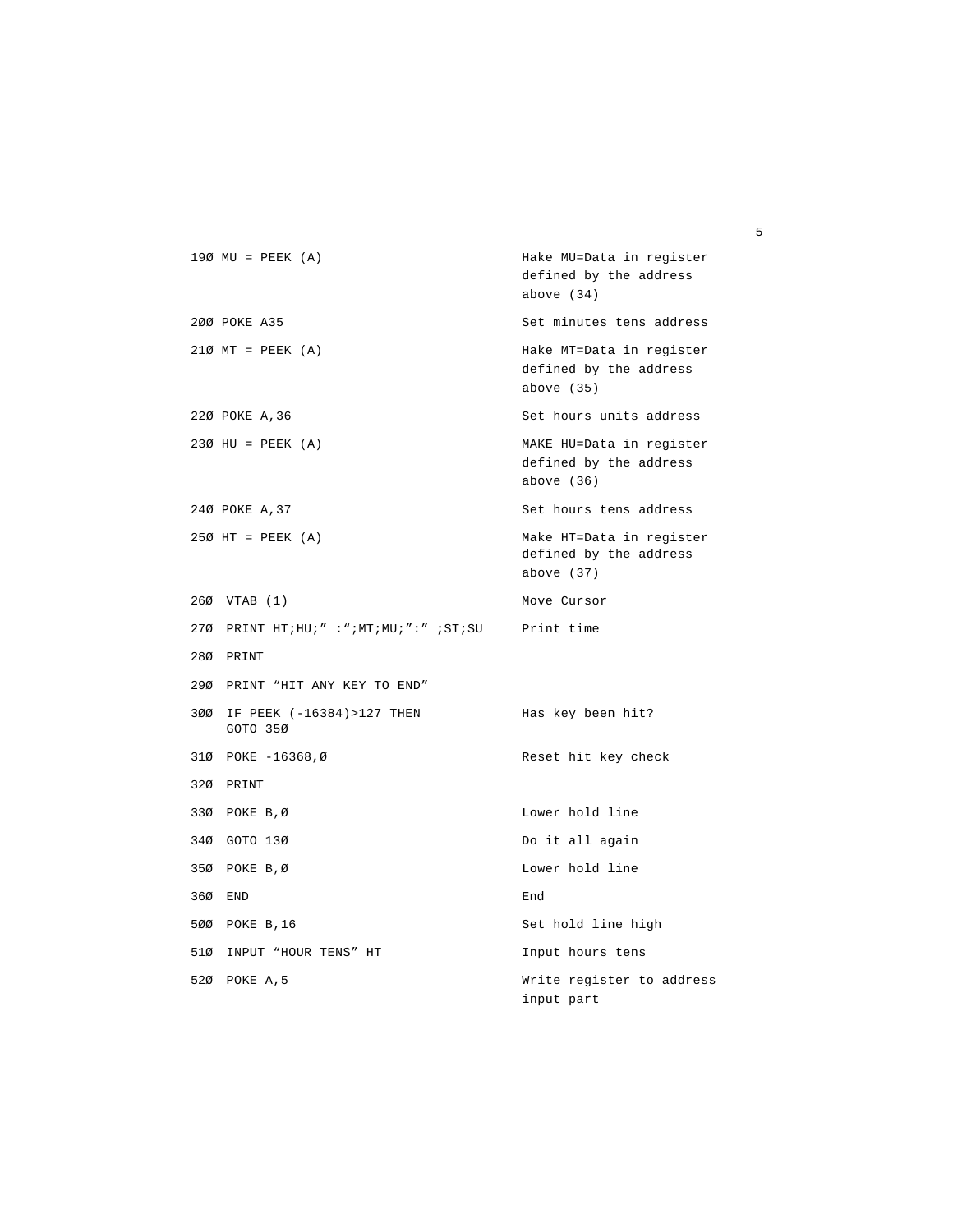```
53Ø POKE B,HT + 16 Write the data plus 16 
                                   to data output port 
                                   (you need the 16 to keep 
                                   the hold line high)
54Ø POKE A,5 +- 16 Write register plus 16 to 
                                   address input port (this 
                                   raises the write line)
55Ø POKE A,5 Write register to input 
                                   port (this lowers the write 
                                   line)
56Ø INPUT "HOUR UNITS";HU
57Ø POKE A,4
58Ø POKE B,HU + 16
59Ø POKE A,4 + 16
6ØØ POKE A,4
61Ø INPUT 'MINUTE TENS" ;MT
62Ø POKE A, 3
63Ø POKE B,MT + 16
64Ø POKE A,3 + 16
65Ø POKE A,3
66Ø INPUT 'MINUTE UNITS';HU
67Ø POKE A,2
68Ø POKE B,MU + 16
69Ø POKE A.2 + 16
7ØØ POKE A,2
71Ø POKE B,Ø Set hold line low
72Ø HOME
73Ø GOTO l3Ø Go print time just set
```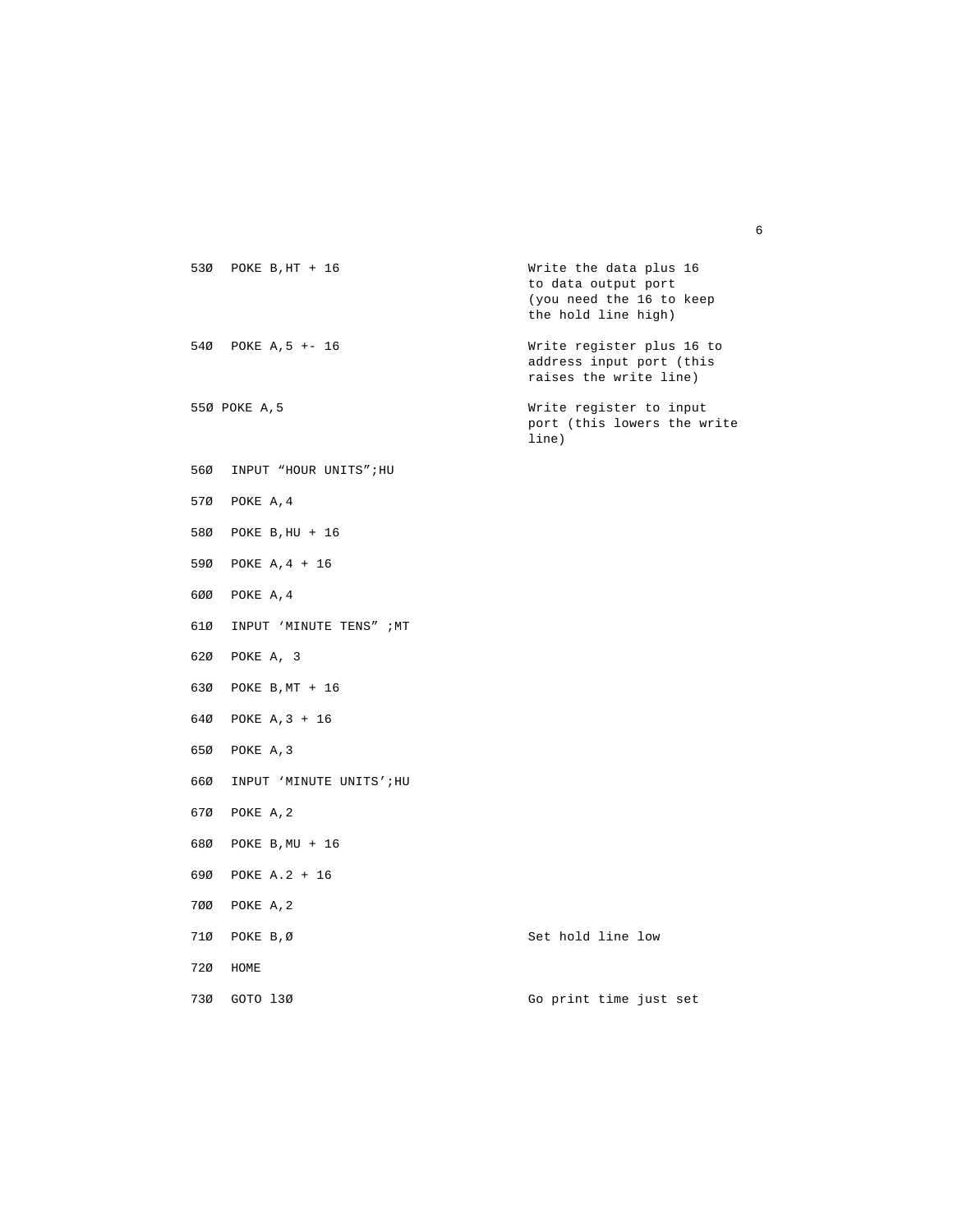```
1Ø HOME
2Ø DIM TIME (6)
3Ø INPUT "WHAT SLOT IS THE CLOCK 
    IN?";S
4Ø HOME
5Ø A = 49292 + (S*16)
6Ø B = 49281 + (S*16)
7Ø POKE B16 Set hold line high
8Ø N = Ø
9Ø FOR C 37 to 32 STEP —1
1ØØ POKE A,C Read time
11\emptyset TIME (N) = PEEK (A)12Ø N = N + 113Ø NEXT C
14\emptyset D = TIME (\emptyset)15Ø IF D>7 THEN A$ —
16Ø IF TIME (\emptyset) > 7 THEN TIME (\emptyset) = 12 or 24 hour format<br>TIME (\emptyset) - 8 AM or PM
    TIME (\emptyset) - 8165 IF D<8 AND TIME (Ø)<4 THEN 
    A$ = "A.M."
17Ø IF 0<8 AND TIME (Ø)>3 THEN
    A$ = "P.M."
18Ø IF TIME (\emptyset)>3 THEN TIME (\emptyset)-
    TIME (Ø) — 4
19Ø VTAB (1)
2ØØ PRINT THE TIME IS" ;TIME(Ø)
jTIME:(1): ": ":TIME(2); TIML(3) Print time
; " : " : TIME(\$) ; TIME(\$) ; " : "A$
```
Let's try a different technique in our next program.

Type in Program #4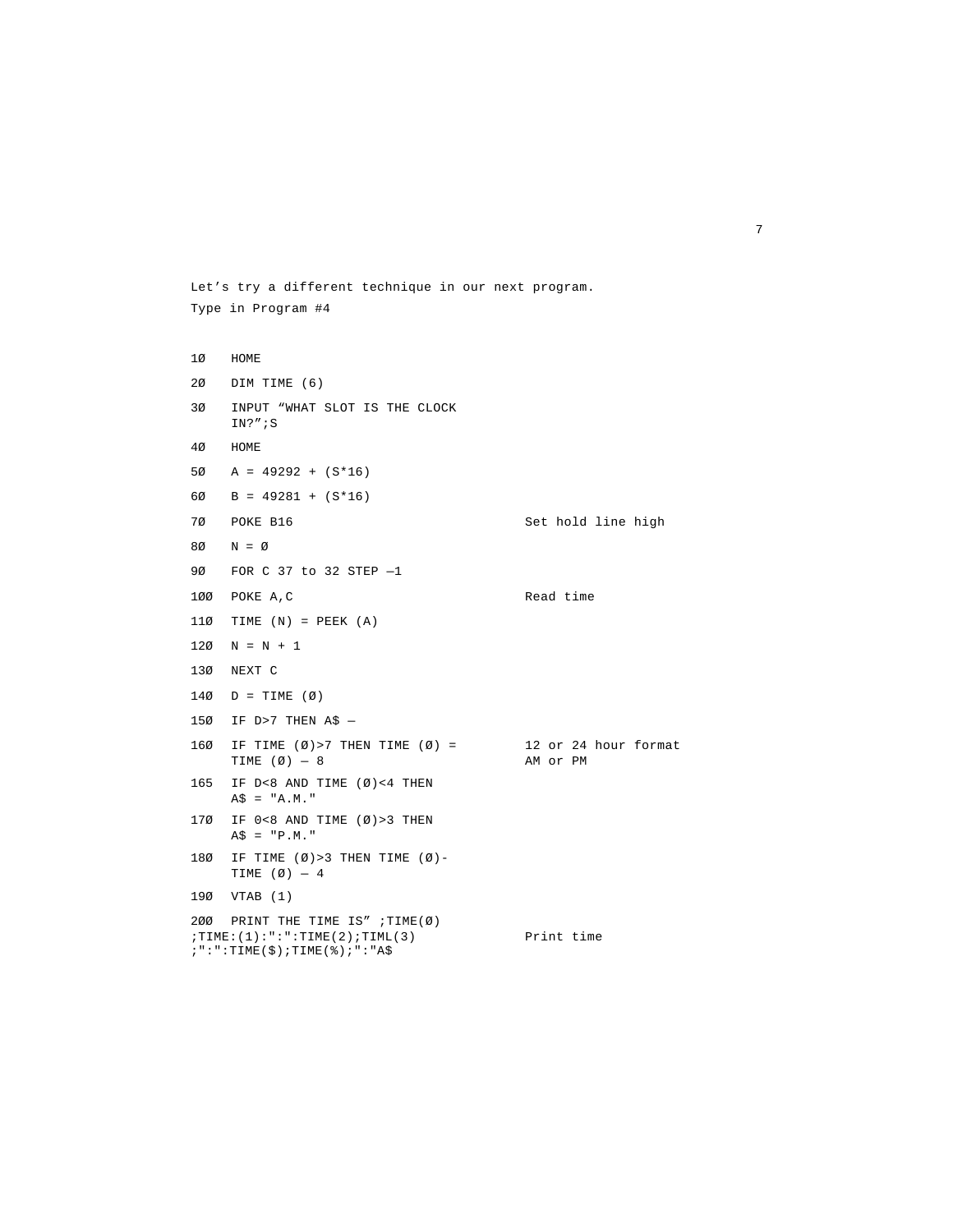| 21Ø | PRINT                                     |                  |
|-----|-------------------------------------------|------------------|
| 22Ø | PRINT                                     |                  |
| 230 | PRINT                                     |                  |
|     | 240 IF PEEK (-16384)>127 THEN<br>GOTO 350 | Has key been hit |
| 25Ø | POKE -16368,9                             | Reset key check  |
| 26Ø | PRINT                                     |                  |
| 27Ø | POKE B, 9                                 | Set hold low     |
| 28Ø | GOTO 70                                   |                  |
| 39Ø | POKE B, 9                                 | Set hold low     |
| 36Ø | END                                       |                  |

Check your typing and RUN it. Your screen should look like this: THE TIME IS HH:MM:SS:AM or PH Don't be concerned if AM or PM isn't right, because as of yet you have had no way to set them.

The preceding program was quite a bit different from program #3 due mostly to the use of ARRAYS. If you are not familiar with ARRAYS, have a look at pages 108-111 in your APPLESOFT TUTORIAL.

Notice how bits 4 and 8 were set to Ø before it is read at line 16Ø and l8Ø. If this were not done, the HOUR TENS number would be wrong.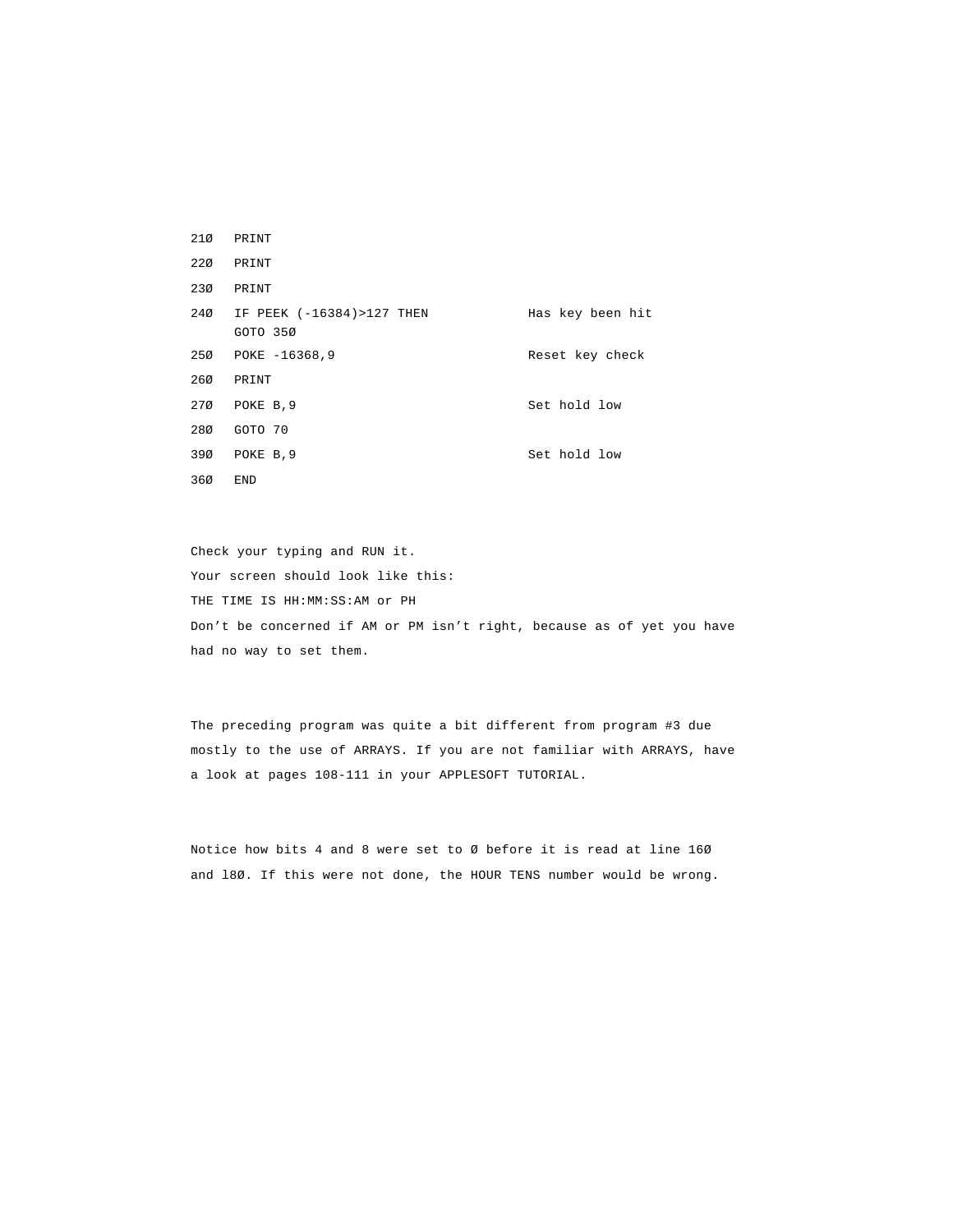| DATA NAME           | REG            | $+16$ | $+32$          | DATA BITS |                |         |         |                                                                           |
|---------------------|----------------|-------|----------------|-----------|----------------|---------|---------|---------------------------------------------------------------------------|
|                     |                |       |                | 1         | $\overline{a}$ | 4       | 8       |                                                                           |
| Seconds Units       | $\Omega$       | 16    | 32             | $\star$   | $\star$        | $\star$ | $\star$ | Seconds units & tens are reset to zero                                    |
| Secoxida Tens       | $\mathbf{1}$   | 17    | 33             | $\star$   | $\star$        | $\star$ |         | irrespective of input data when a write<br>instruction is executed        |
| Minutes Units       | $\overline{a}$ | 18    | 34             | $\star$   | $\star$        | $\star$ |         |                                                                           |
| Minutes Tens        | $\overline{3}$ | 19    | 3 <sub>h</sub> | $\star$   | $\star$        | $\star$ |         |                                                                           |
| Hours Units         | 4              | 20    | 36             | $\star$   | $\star$        | $\star$ | $\star$ |                                                                           |
| Hours Tens (AM/PM)  | 5.             | 21    | 37             |           | $\star$        | Ta      | Th      | Ta = $\emptyset$ for AM, 1 for PM                                         |
| Day of Week         | б.             | 22    | 38             | $\star$   | $\star$        | $\star$ |         | Tb = $\emptyset$ for 12 hour format, T for 24 hr.format                   |
| Date Units          | 7              | 23    | 39             | $\star$   | $\star$        | $\star$ |         |                                                                           |
| Date Tens (Leap Yr) | S              | 24    | 40             | $\star$   | $\star$        |         |         | Tc = $\emptyset$ for 28 days in month 2, 1 for 29 days<br>In month $2***$ |
| Month UnIts         | 9              | 25    | 41             | $\star$   | $\star$        | $\star$ | $\star$ |                                                                           |
| Month Tens          | 10             | 26    | 42             | $\star$   |                |         |         |                                                                           |
| Year Units          | 11             | 27    | 43             | $\ast$    | $\star$        | $\star$ | $\star$ |                                                                           |
| Tea Tens            | 12             | 28.   | 44             | $\star$   | $\star$        | $\star$ | $\star$ |                                                                           |
| Interupt**          | 15             | 31    | 47             | $\star$   | $\star$        | $\star$ | $\star$ |                                                                           |
|                     |                |       |                |           |                |         |         |                                                                           |

\* Bits Used

- \*\* Interupts are only active during a read operation and hold line set low. (1Ø24 HZ interrupt is not hold state dependent
- \*\*\* If Te Previously set to "1", upon completion of month 2 (February) day 29, Tc will automatically be reset to "Ø"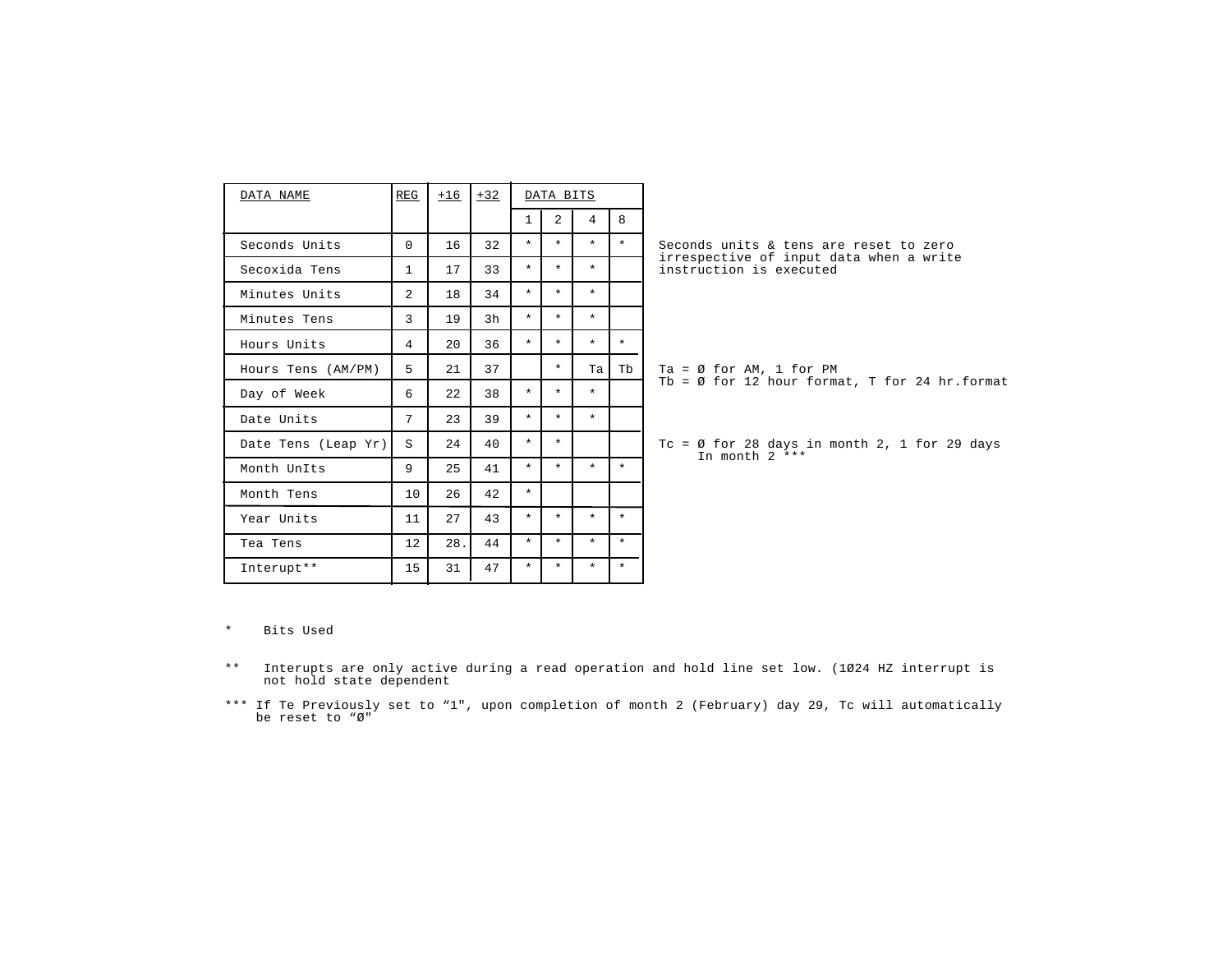## 12 OR 24 HOUR FORMAT, AM OR PM

To start off with, if you select the 24 hour format you need not be concerned with AM & PM.

Let's look at the part of our programming chart concerned with 12 and 24 hour format and A.M., P.M.

| DATA NAME                                                             | <b>REG</b>                                                                    | $+32$<br>$+16$<br>DATA BITS |  |  |  |         |  |  |
|-----------------------------------------------------------------------|-------------------------------------------------------------------------------|-----------------------------|--|--|--|---------|--|--|
| HOURS TENS                                                            | 5                                                                             | 37<br>21                    |  |  |  | 1 2 4 8 |  |  |
| If Bit 4 is high, then it is P.M.<br>If Bit 4 is low, then it is A.M. |                                                                               |                             |  |  |  |         |  |  |
|                                                                       | If Bit 8 is high. then 24 hour format<br>If Bit 8 is low, then 12 hour format |                             |  |  |  |         |  |  |

# LEAP YEAR?

Looking at the part of our programming chart concerned with leap year:

| DATA NAME  | <b>REG</b> | $+16$ | $+32$ |  | DATA BITS |  |
|------------|------------|-------|-------|--|-----------|--|
| HOURS TENS |            | 24    | 40    |  |           |  |
|            |            |       |       |  |           |  |

If Bit 4 is high, (1) then there are 29 days in month 2 (February) If Bit 4 is low,  $(\emptyset)$  then there are 28 days in month 2 (February) -

Upon completion of month 2, day 29, bit 4 will be reset low (Ø)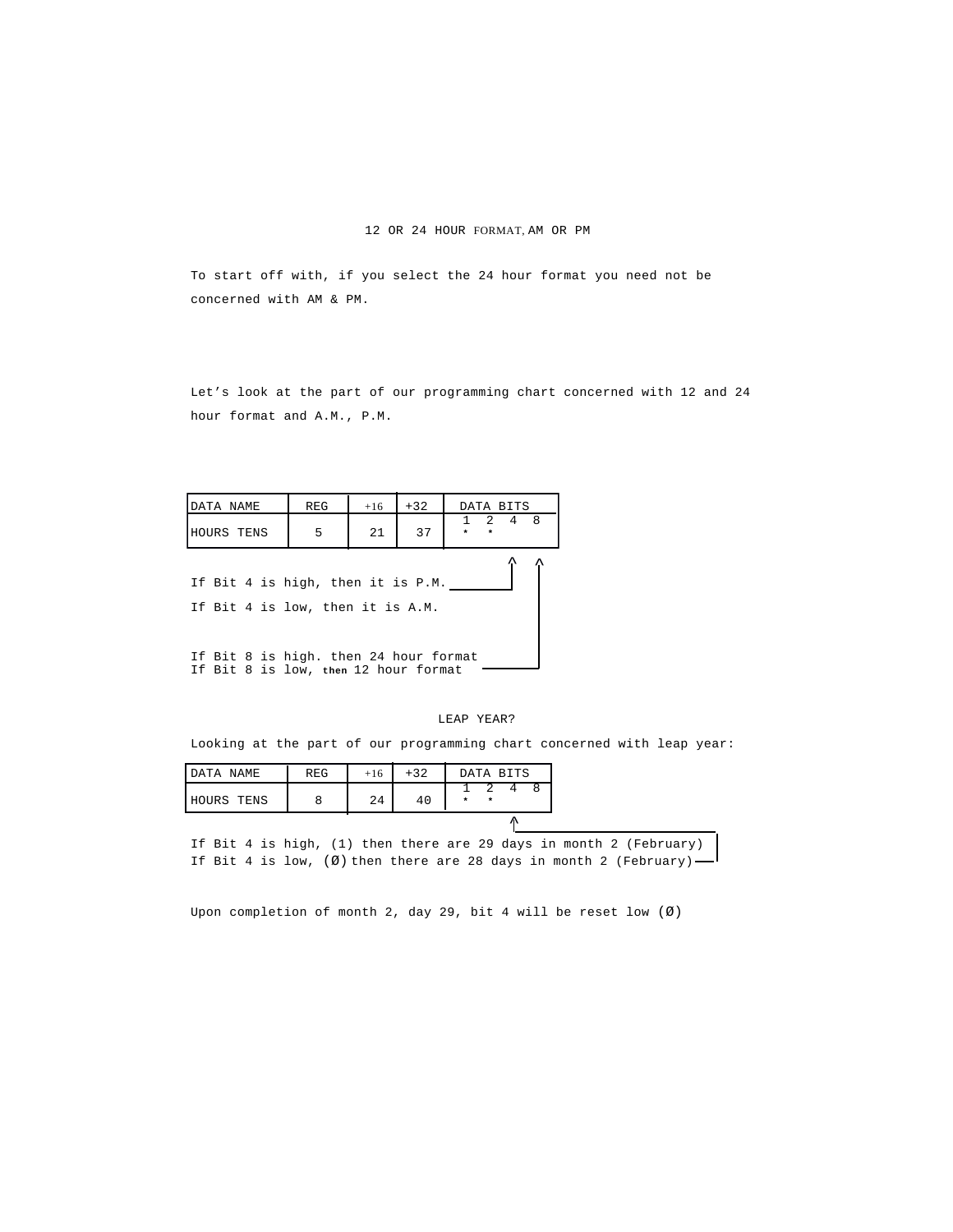#### +-30 SECOND ADJUST

TIME II clock-calendar has the ability to adjust the seconds ± 30.

Try this program:

1Ø B = 49393 2Ø POKE B,32 3Ø FOR DELAY = 1 to 25 4Ø NEXT DELAY 5Ø POKE B,O 6Ø END

To predict what this program will do, let's look at some examples.

If the time is 12:16:24 when the above program is run, the time will be at back 24 seconds. The clock will continue running from 12:16:00.

If the time is 12:16:31 when the above program is run, the time will be let ahead 29 seconds to 12:17:00.

Line 20 writes 32 to the date output port and sets the ±30 ADJUST line HIGH(1). Lines 3D and 40 give the necessary time delay for the clock chip to read it. (31.25 milliseconds minimum is required.) Line 50 resets the  $\pm 30$  second line LOW (0) completing the SET routine.

If You wish, you can add this routine to the programs you already have.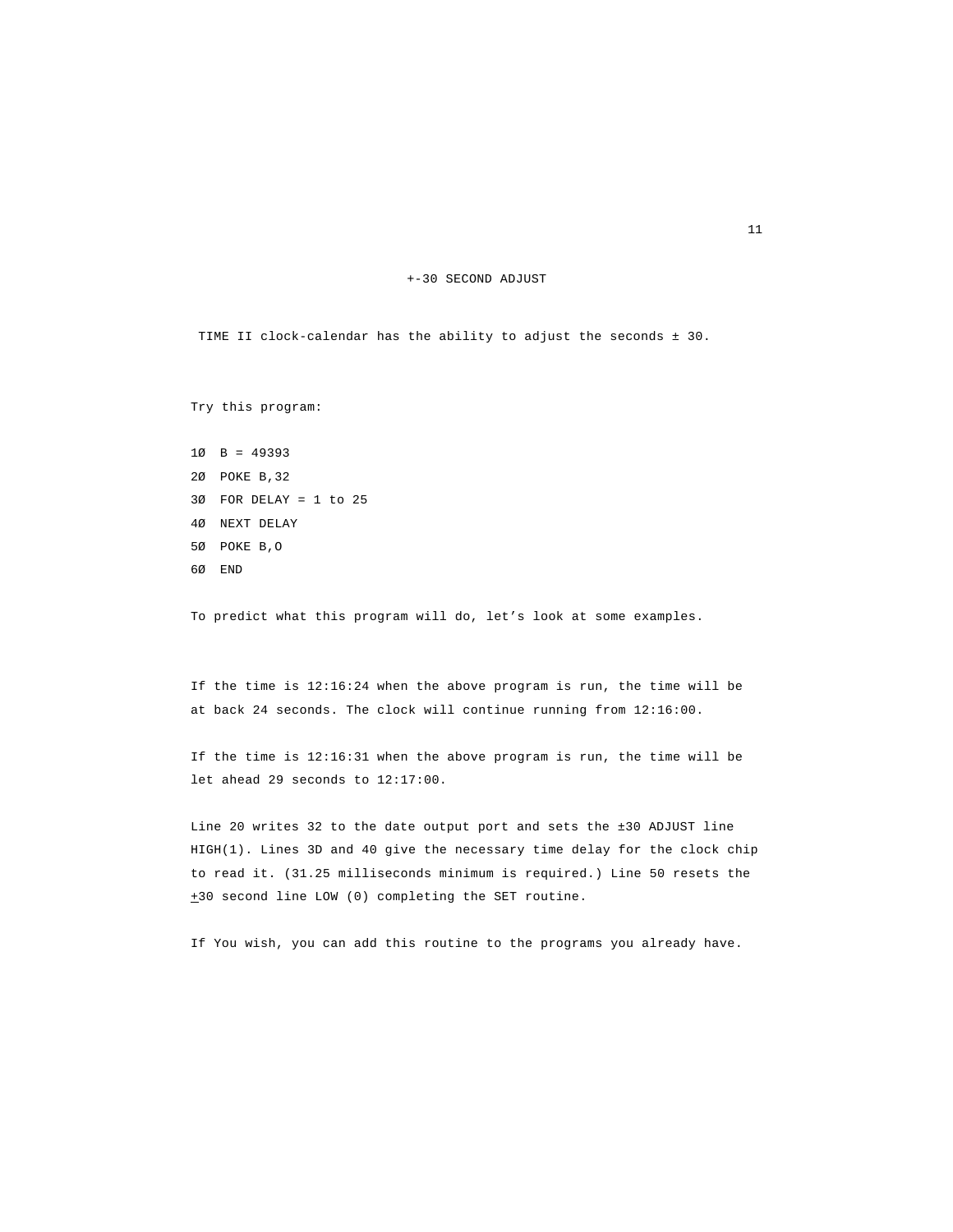In this program, we take advantage of most of the TIME II features. Enter it and experiment with it. When you have finished, be sure to save it on tape or d~sk.

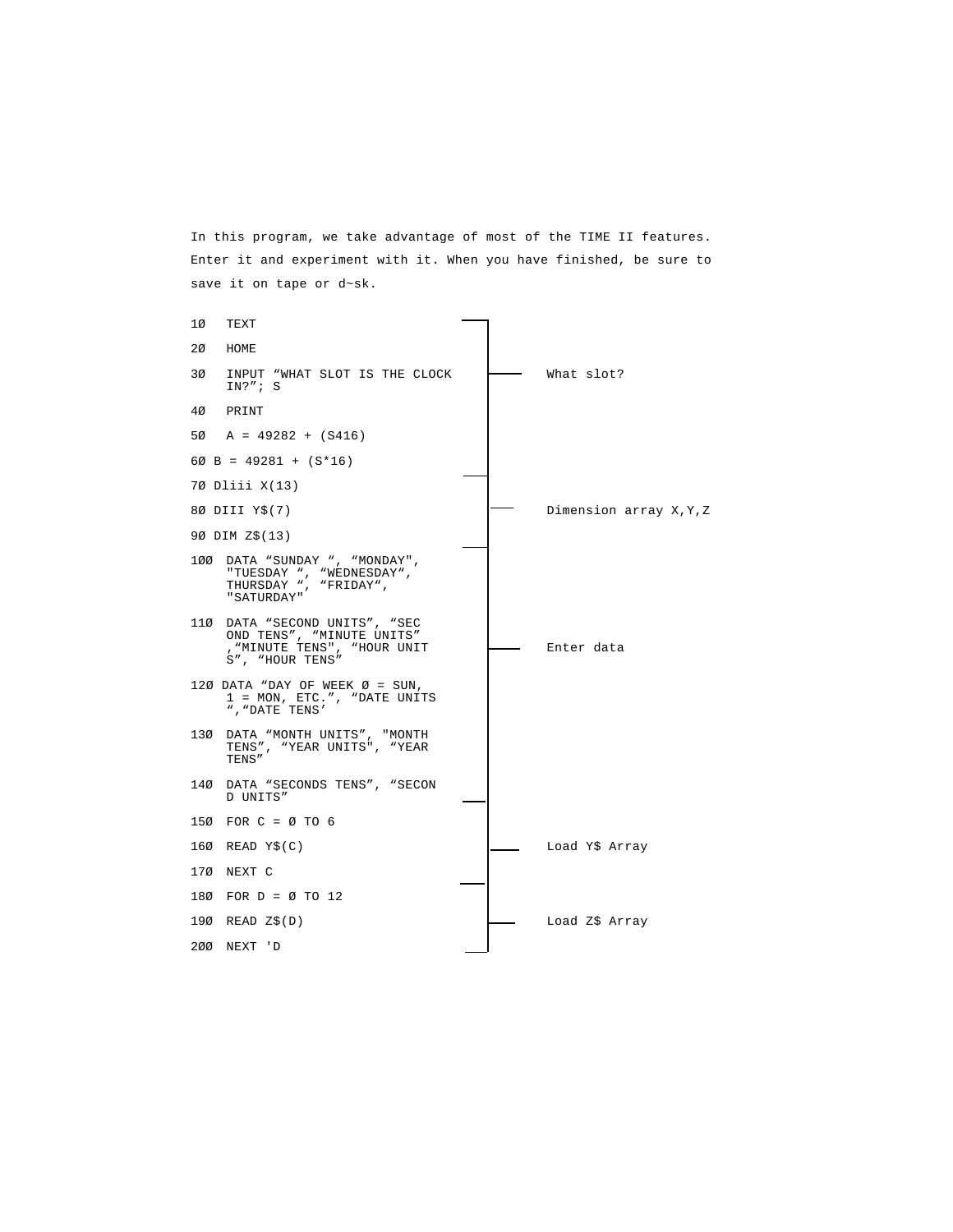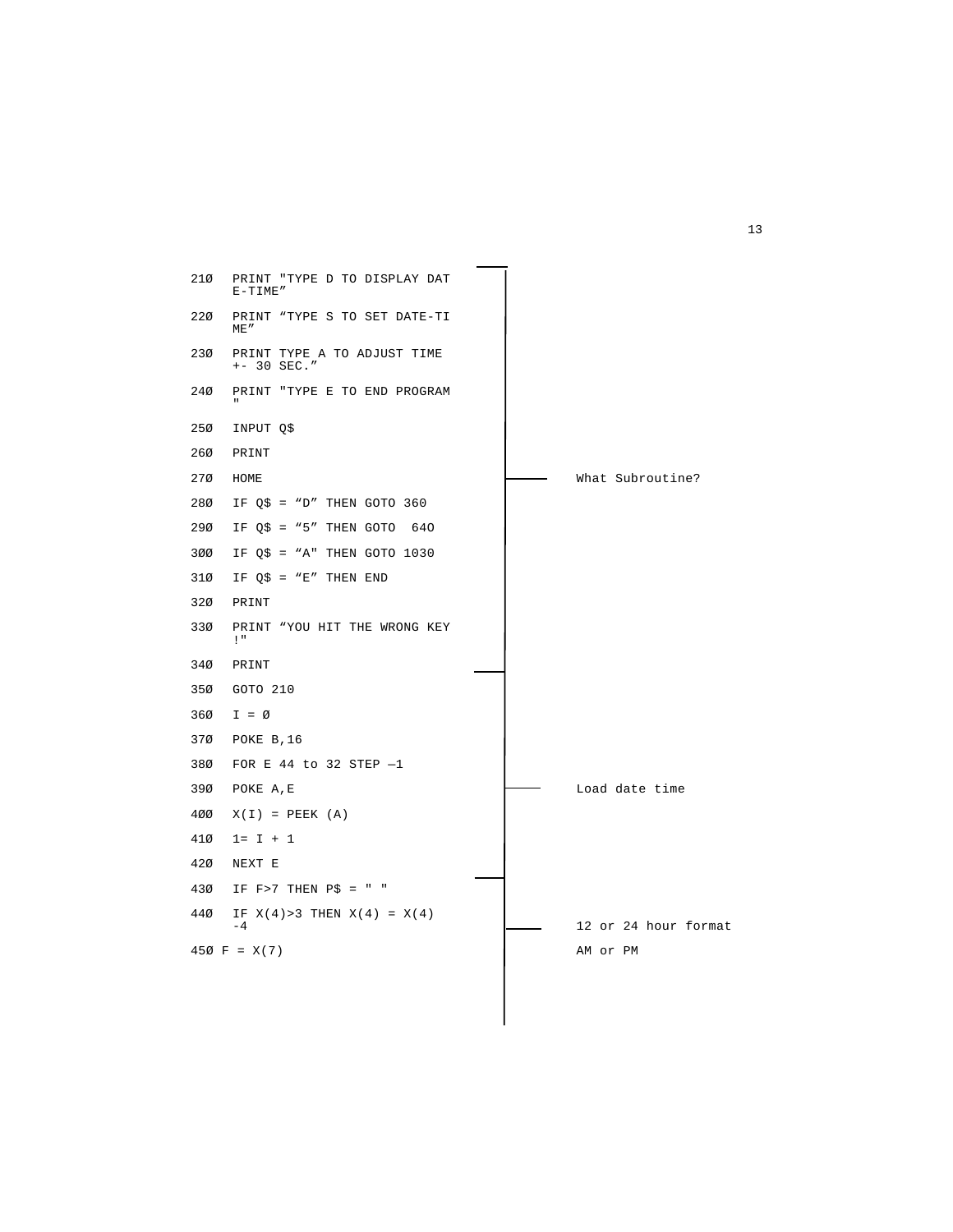| 46Ø | IF $F > 7$ THEN $P\hat{S} = "$                                                                          |  |                                  |
|-----|---------------------------------------------------------------------------------------------------------|--|----------------------------------|
| 47Ø | IF $X(7) > 7$ THEN $X(7) = X(7)$<br>$-8$                                                                |  |                                  |
| 48Ø | IF $F < 6$ AND $X(7) < 4$ THEN P<br>$S = "AM"$                                                          |  | 12 or 24 hour format<br>AM or PM |
| 49Ø | IF $F < 8$ AND $X(7) > 3$ THEN P<br>$\hat{s}$ = "PM"                                                    |  |                                  |
| 500 | IF $X(7) > 3$ THEN $X(7) = X(7)$<br>$-4$                                                                |  |                                  |
|     | $51\% - VTAB$ (1)                                                                                       |  |                                  |
| 52Ø | PRINT "THE DATE IS " $iX(2) iX($<br>$3$ ; " / " ; $X(4)$ ; $X(5)$ ; " / " ; $X(\emptyset)$ ; $X($<br>1) |  |                                  |
| 53Ø | PRINT "TODAY IS " $iY\$ (X(6))                                                                          |  | Print time                       |
| 54Ø | PRINT "THE TIME IS ";X(7);X(<br>$8) ; " : " ; X(9) ; X(\emptyset) ; " : "X(11) ;$<br>$X(12)$ P\$        |  |                                  |
| 55Ø | PRINT                                                                                                   |  |                                  |
| 56Ø | PRINT "HIT ANY KEY TO END"                                                                              |  |                                  |
| 57Ø | IF PEEK $(-16384)$ >L27 THEN<br>GOTO 620                                                                |  | End program?                     |
| 58Ø | POKE $-16368,0$                                                                                         |  |                                  |
| 590 | PRINT                                                                                                   |  |                                  |
| 600 | POKE B, 0                                                                                               |  | Set hold line low                |
| 610 | GOTO 369                                                                                                |  | Get new time                     |
| 62Ø | POKE B, W                                                                                               |  |                                  |
| 630 | <b>END</b>                                                                                              |  | End program                      |
| 640 | $G = 12$                                                                                                |  |                                  |
| 65Ø | POKE B, 16                                                                                              |  |                                  |
| 66Ø | FOR $G = 12$ to 0 STEP $-1$                                                                             |  | Set date/time                    |
| 67Ø | PRINT $Z\$ (G)                                                                                          |  |                                  |
|     |                                                                                                         |  |                                  |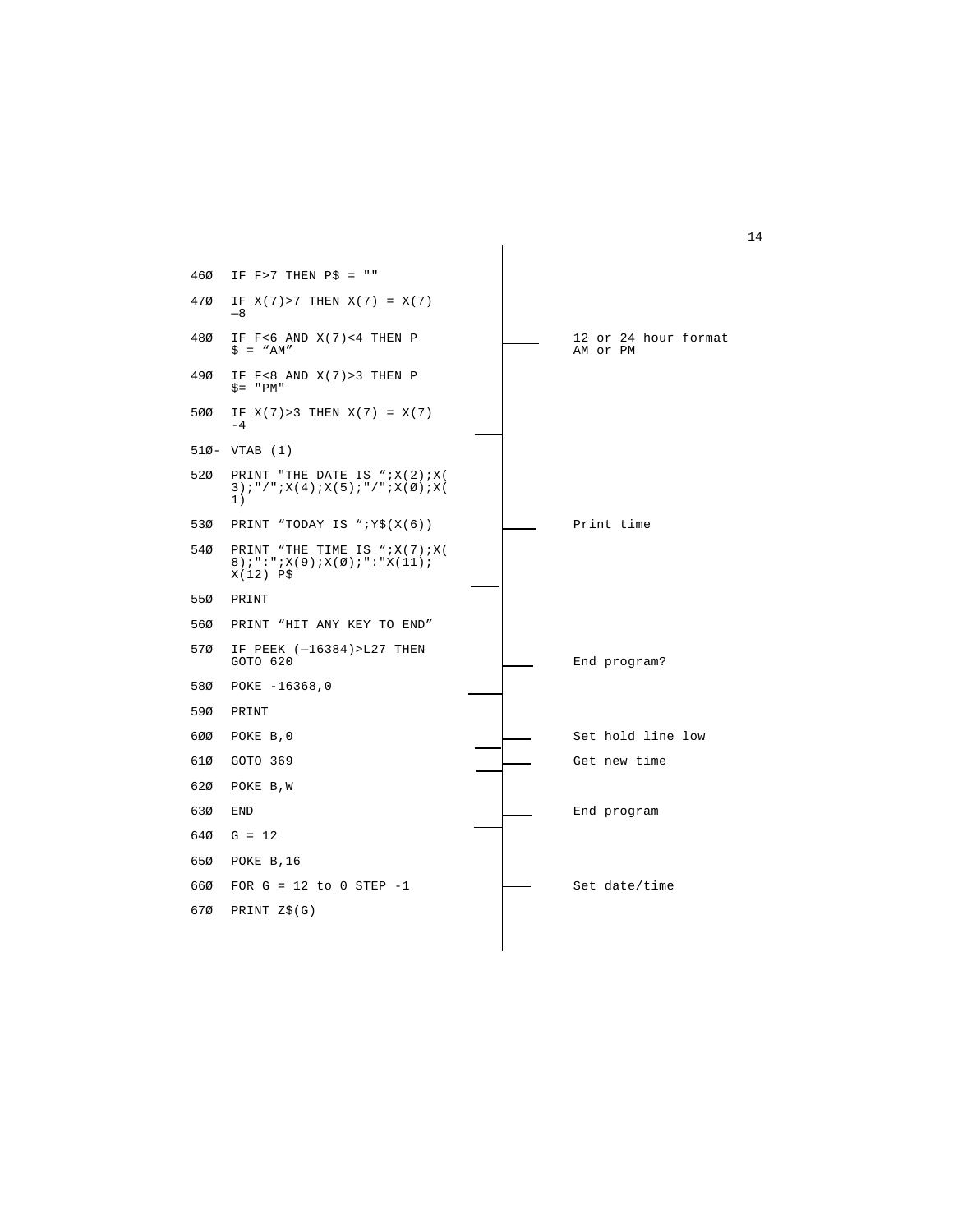```
68Ø INPUT N
69Ø X(G) = N
7ØØ NEXT G
71Ø INPUT 'IS THIS A LEAP YEAR"
       ;Y$
72Ø IF Y$ = "Y" GOTO 78Ø
73Ø IF Y$ = "N" GOTO 78Ø
74Ø PRINT
75Ø PRINT "TYPE Y OR N PLEASE!"
76Ø PRINT
77Ø GOTO 71Ø
78Ø INPUT "12 OR 24 HOUR FORMAT
       ";Y
79Ø IF Y = 24 THE$ X(5) = X(5) +8
800 IF Y = 12 GOTO 860 \frac{1}{\sqrt{1-\frac{1}{\sqrt{1-\frac{1}{\sqrt{1-\frac{1}{\sqrt{1-\frac{1}{\sqrt{1-\frac{1}{\sqrt{1-\frac{1}{\sqrt{1-\frac{1}{\sqrt{1-\frac{1}{\sqrt{1-\frac{1}{\sqrt{1-\frac{1}{\sqrt{1-\frac{1}{\sqrt{1-\frac{1}{\sqrt{1-\frac{1}{\sqrt{1-\frac{1}{\sqrt{1-\frac{1}{\sqrt{1-\frac{1}{\sqrt{1-\frac{1}{\sqrt{1-\frac{1}{\sqrt{1-\frac{1}{\sqrt{1-\frac{1}{\sqrt{1-\frac{1}{\sqrt{181Ø IF Y = 24 GOTO 94Ø
82Ø PRINT
83Ø PRINT "TYPE 12 or 24 PLEASE!
84Ø PRINT
85Ø GOTO 780
86Ø INPUT "AM OR PM"
87Ø IF X\ = "PM" THEN X(5) = X(5)) + 488Ø IF X$ - "PH" THEN GOTO 94Ø
89Ø IF X$ = "AM" THEN GOTO 94Ø
9ØØ PRINT
91Ø PRINT "TYPE AM OR PM PLEASE!
        \mathbf{u}^{\dagger}
```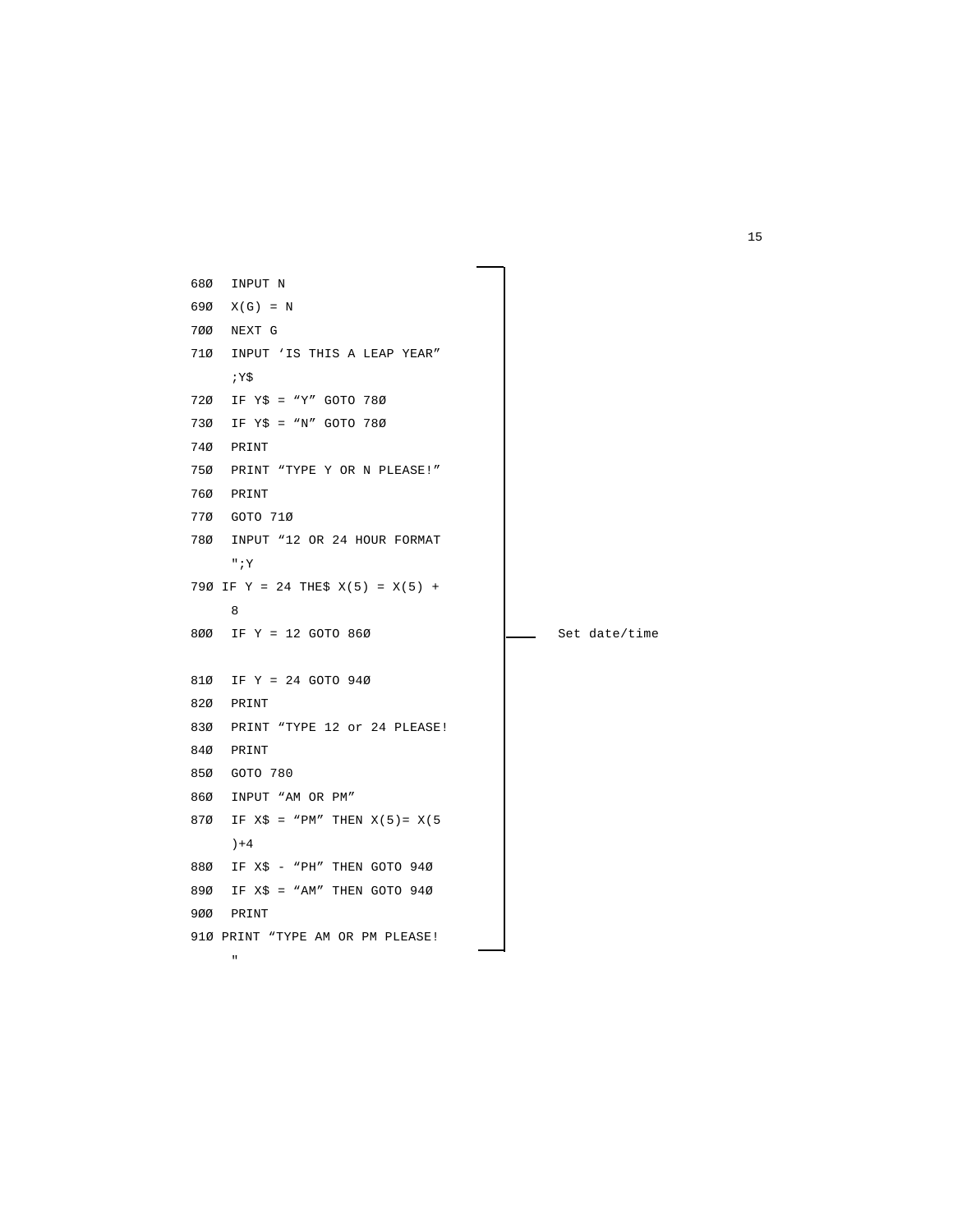| 920  | PRINT                                                       |                   |
|------|-------------------------------------------------------------|-------------------|
| 93Ø  | GOTO 86Ø                                                    |                   |
| 940  | FOR $H = 12$ TO Ø STEP $-1$                                 |                   |
| 95Ø  | $N = X(H)$                                                  |                   |
| 96Ø  | GOSUB 1020                                                  |                   |
| 97Ø  | NEXT H                                                      | Set date/time     |
| 98Ø  | POKE B, 9                                                   |                   |
| 99Ø  | PRINT                                                       |                   |
| 1000 | HOME                                                        |                   |
| 1010 | GOTO 36Ø                                                    |                   |
| 1020 | POKE A, H: POKE B, N +16: POKE<br>$A, H + 16: A, N: RETURN$ |                   |
| 1030 | POKE B, 32                                                  |                   |
| 1040 | FOR $J = 1$ TO 25                                           |                   |
| 1050 | NEXT J                                                      | ±30 second adjust |
| 1060 | POKE B,Ø                                                    |                   |
| 1070 | GOTO 36Ø                                                    |                   |
|      |                                                             |                   |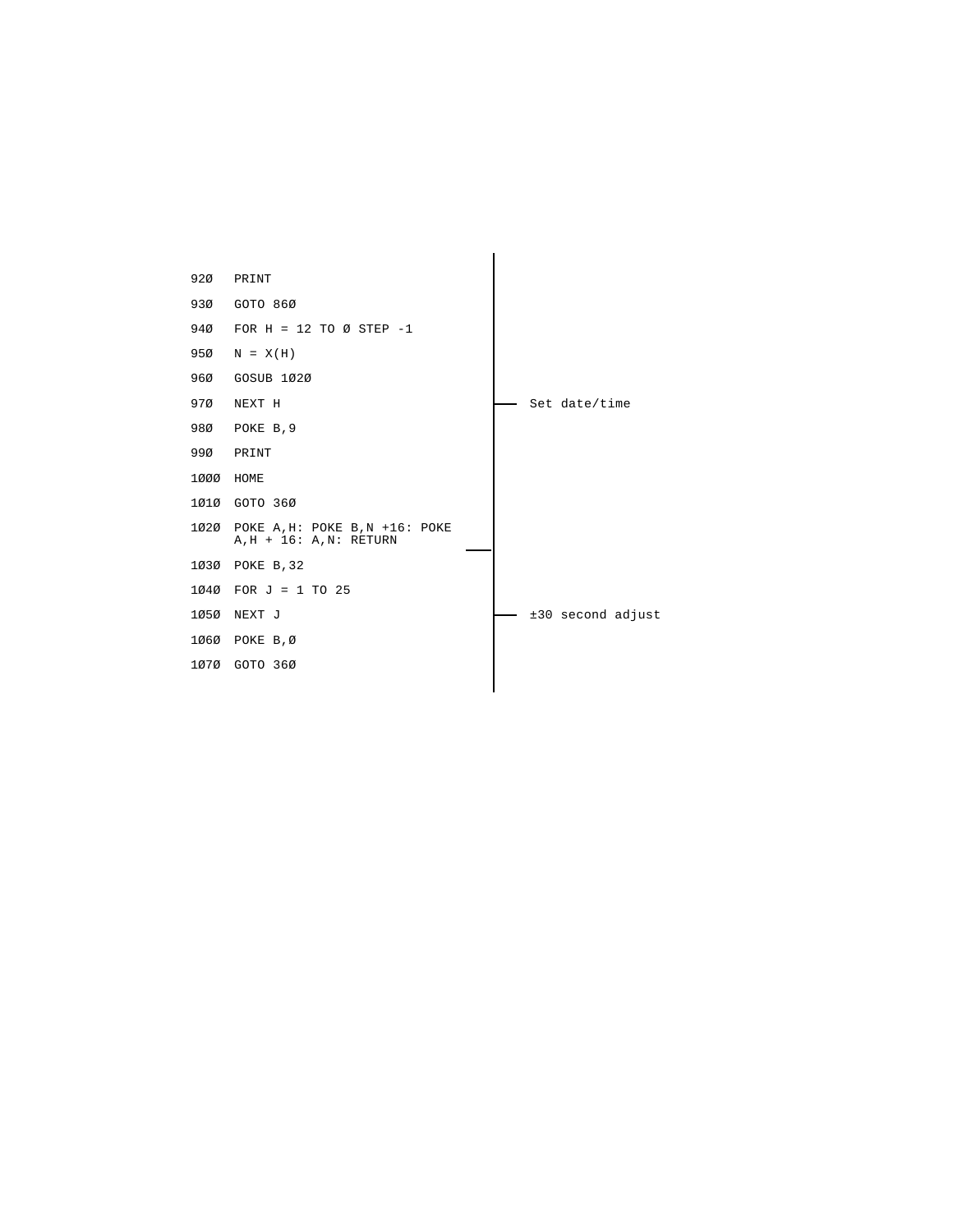Let's review what we've learned so far:

- 1) Each digit has its own address.
- 2) Set hold line high when reading data.
- 3) Add 32 to register when reading it.
- 4) Set hold line low after reading data.
- 5) The 12 and 24 hour & AM/P.M. bits must be set low when READING the DATE TENS DATA.
- 7) The DAY of WEEK is a number from Ø to 6.
- 8) Write 32 to data output port to set ± 30 Second adjust 111GB.
- 9) Write 0 to data output port to reset ± 30 second adjust.
- 10) When setting the time: a) SET HOLD LINE hig~h (see line 500 in program #3) b) write the register of the DATA you want to the address input port (see line 520 in Program #3) c) write DATA +16 to output port (see line 530) d) write register +16 to address input port (see line 550). Repeat parts b, c, d and e until all registers are loaded. Set HOLD line LOW (see line 710 in program #3)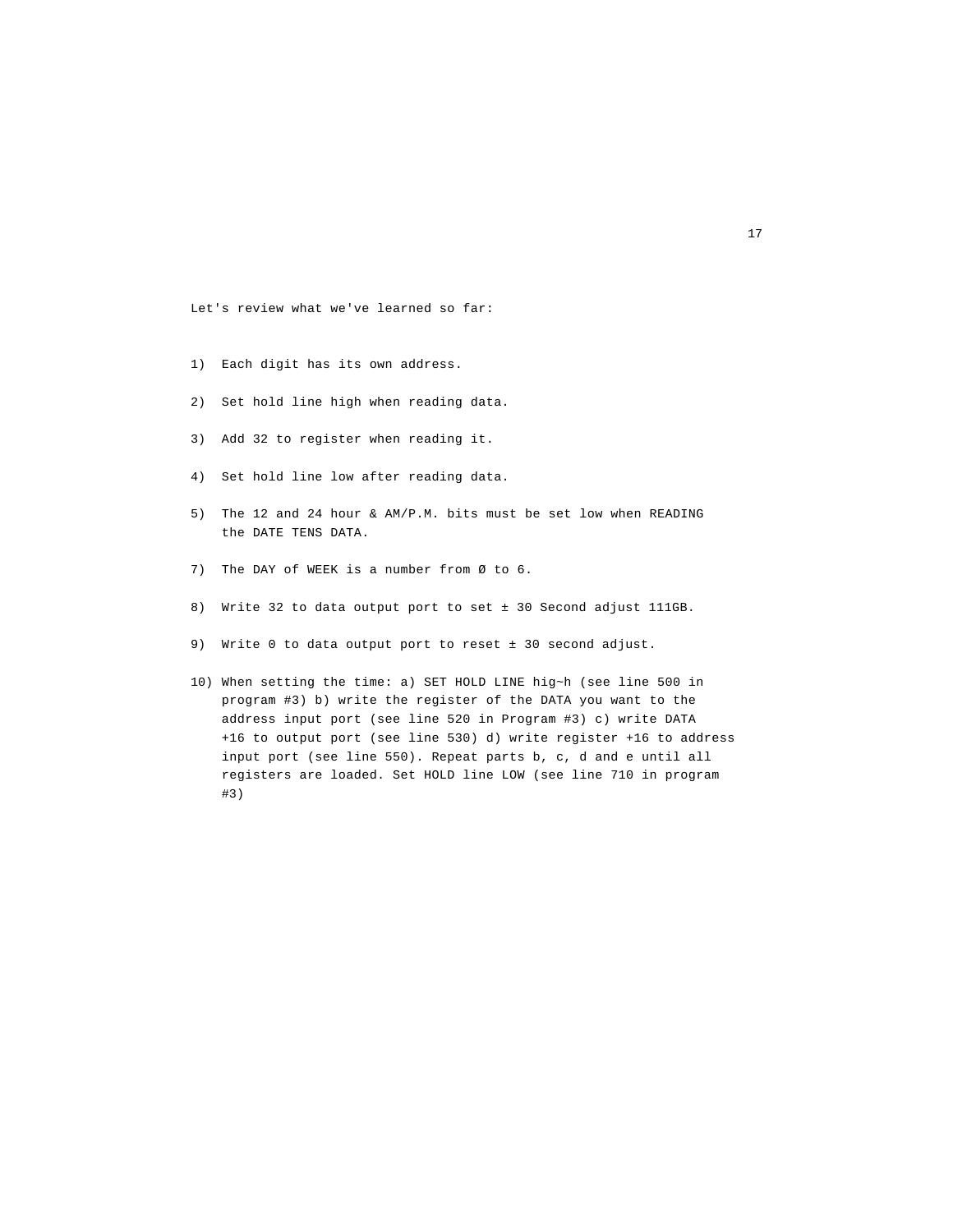## TIME II INTERRUPTS

There are 4 interrupts lines, running at 1024 HZ, 1 HZ, 1 Minute and 1 Hour. These interrupt lines are driven low (Ø) when a read is done on address 15. Any of the four signals can be switched to either NMI (nonsaskable interrupt) or IRQ (interrupt request). In fact, it is possible to set one interrupt to NMI and another to IRQ!

The interrupt lines are driven by open collector HAND GATES and are driven low for 122.1 aS (except the 1024 HZ signal which has a 50% duty cycle).

Refer to the below drawing to set the INTERRUPTS.

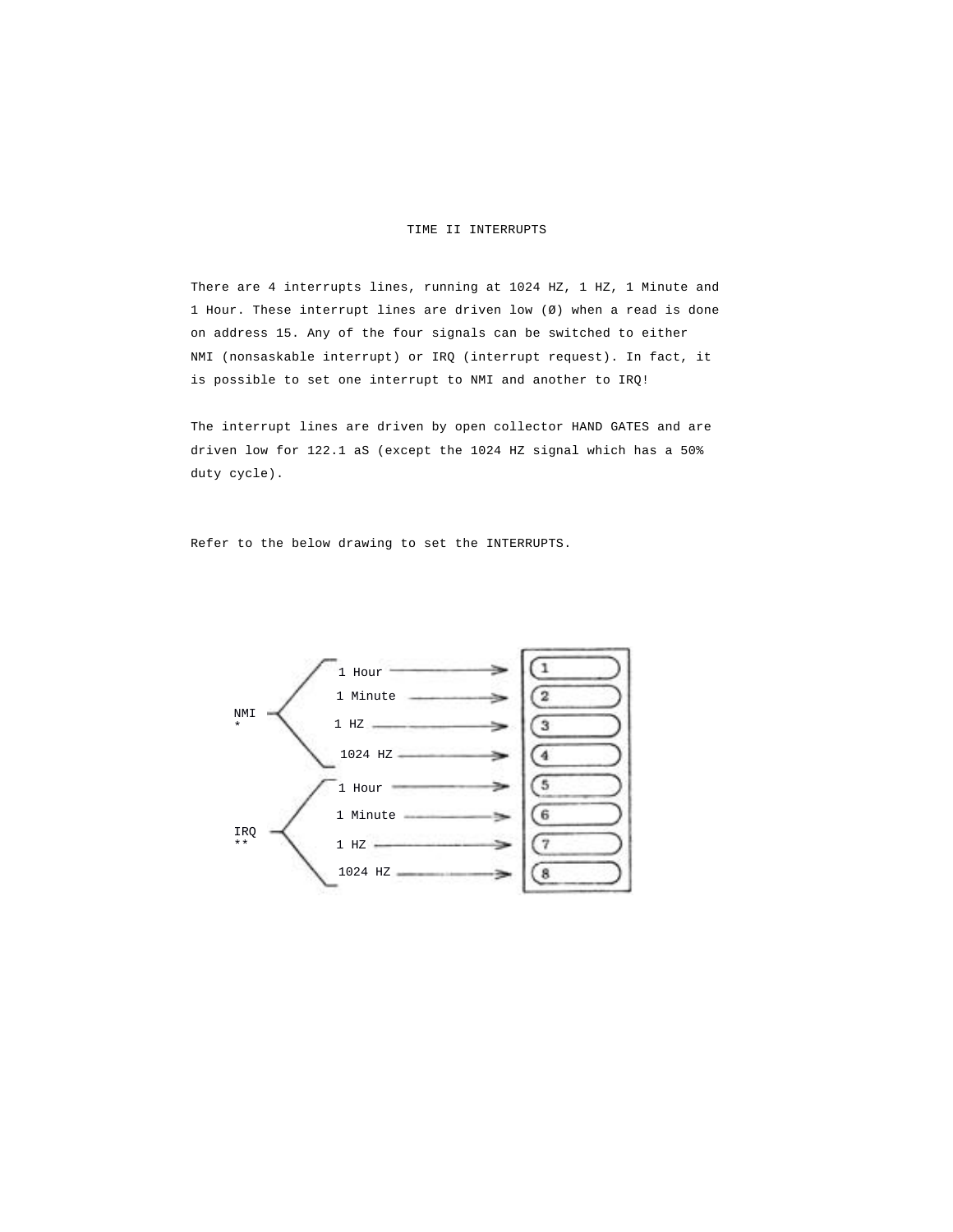- \*NMI Non-maskable interrupt. When this line is pulledlow (Ø) the Apple begins an interrupt cycle and jumps to an interrupt handling routine at location \$3FB.
- \*\*IRQ Interrupt request. When this line is pulled low (Ø) the Apple begins an interrupt cycle ONLY if the 6502's (interrupt disable) flag is not set. If so, the 6502 will jump to the interrupt

handling routine whose address is stored in locations \$3FE and \$3FF.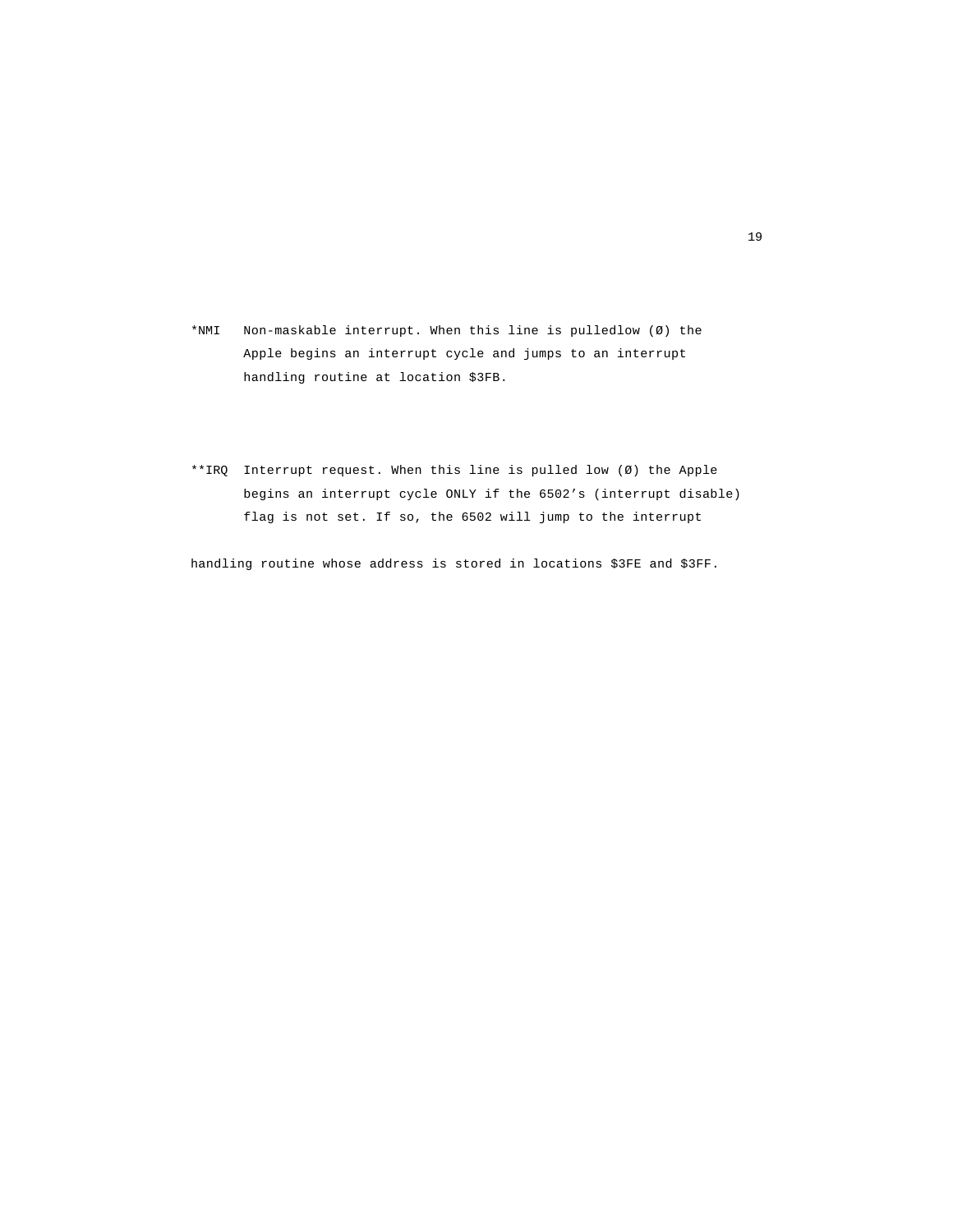### TIME BASE CALIBRATION

Your TIME II has a quartz crystal time base which oscillates at 32,768 HZ  $(2^{15})$ . This frequency can be adjusted up or down approximately 2 HZ by the trimmer capacitor which is next to the dip switches at the rear of the board. Your TIME II was calibrated at the factory to 32,768.0 HZ ± .0002%.

The manufacturer of the crystal specifies that the frequency may age .0005% or 5 parts per million in one year.

## RECALIBRATING TIME BASE:

You can recalibrate the time base with a frequency counter; however, most frequency counters have a input capacitance that is too high and a input resistance that is too low. Check your owners manual. The input capacitance must be less than 2pF and input resistance should be greater than 50 M ohms. If it is not, you can make a simple circuit to buffer the signal before it goes into your frequency counter. (See page 21 for schematic.)

If the above discussion seems like a lot of work (and it is, however it is very unlikely that this will be required for several years). But since we developed this circuit, we wanted you to have access to it (it never hurts to over explain).

You can adjust the frequency by turning the trimmer capacitor C6 so that the clock matches a known time standard. REMEMBER, YOUR TIME II WAS CALIBRATED AT THE FACTORY SO DON'T TURN THE TRIMMER UNLESS YOU CAN DO YOUR OWN CALIBRATION.